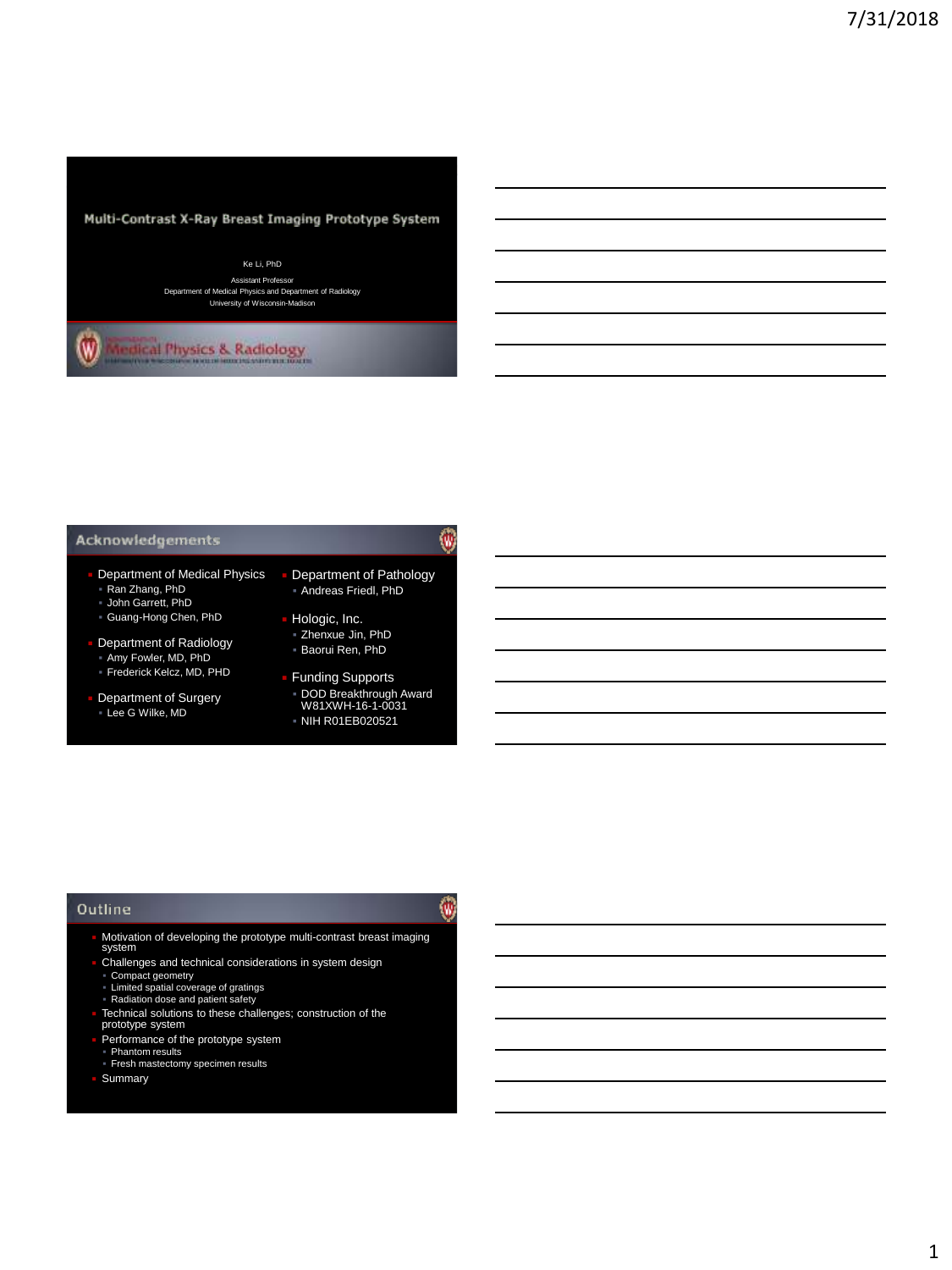| For Compton Scattering (CS), its<br>interaction cross-section $\sigma_{cs}$ is *<br>$\sigma_{\text{CS}}(\overset{\Gamma}{x}) = \sigma_{\text{CS}}^e \rho_{\text{e}}(\overset{\Gamma}{x})$<br>The corresponding signal in a log- |                                                                                                                                                                                                                                                                                |  |
|---------------------------------------------------------------------------------------------------------------------------------------------------------------------------------------------------------------------------------|--------------------------------------------------------------------------------------------------------------------------------------------------------------------------------------------------------------------------------------------------------------------------------|--|
|                                                                                                                                                                                                                                 |                                                                                                                                                                                                                                                                                |  |
| Pulle<br>$Sigma_{CS}^{\circ}$ - Signal <sup>b</sup> <sub>CS</sub><br>Path a<br>$Signal^b_{cs}$                                                                                                                                  |                                                                                                                                                                                                                                                                                |  |
| Path b<br>$= 2\%$                                                                                                                                                                                                               |                                                                                                                                                                                                                                                                                |  |
| * G.-H. Chen, Lecture Notes on Radiation Physics and Dosimetry                                                                                                                                                                  |                                                                                                                                                                                                                                                                                |  |
|                                                                                                                                                                                                                                 | Dependence of Image Contrast on X-Ray Interaction<br>normalized x-ray projection measurement is<br>Signal <sub>cs</sub> = $\sigma_{cs}^e$ $\int \rho_e(x)dx$<br>$=\frac{\sigma_{\rm{ex}}^*}{\sigma_{\rm{cs}}^*} \frac{(8 \times 1 + 2 \times 1.1) - 10 \times 1}{10 \times 1}$ |  |

| -Ray Interaction<br>O<br>For Compton Scattering (CS), its<br>interaction cross-section $\sigma_{cs}$ is<br>$\sigma_{\scriptscriptstyle{\mathsf{CS}}}\left(\overset{\Gamma}{x}\right)=\sigma_{\scriptscriptstyle{\mathsf{CS}}}^{\scriptscriptstyle{\mathsf{c}}} \rho_{\scriptscriptstyle{\mathsf{c}}}\left(\overset{\Gamma}{x}\right)$<br>The corresponding signal in a log-<br>normalized x-ray projection measurement is<br>$\text{Signal}_{\text{CS}} = \sigma_{\text{CS}}^{\text{e}} \int\limits_{\text{Path}} \rho_{\text{e}}\left(\boldsymbol{\bar{x}}\right) \boldsymbol{dx}$<br>$\text{mal}_{cs}^o - \text{Signal}_{cs}^b$<br>Path a<br>$Signal^b_{cs}$ |  |
|----------------------------------------------------------------------------------------------------------------------------------------------------------------------------------------------------------------------------------------------------------------------------------------------------------------------------------------------------------------------------------------------------------------------------------------------------------------------------------------------------------------------------------------------------------------------------------------------------------------------------------------------------------------|--|
|                                                                                                                                                                                                                                                                                                                                                                                                                                                                                                                                                                                                                                                                |  |
|                                                                                                                                                                                                                                                                                                                                                                                                                                                                                                                                                                                                                                                                |  |
|                                                                                                                                                                                                                                                                                                                                                                                                                                                                                                                                                                                                                                                                |  |
|                                                                                                                                                                                                                                                                                                                                                                                                                                                                                                                                                                                                                                                                |  |
|                                                                                                                                                                                                                                                                                                                                                                                                                                                                                                                                                                                                                                                                |  |
|                                                                                                                                                                                                                                                                                                                                                                                                                                                                                                                                                                                                                                                                |  |
| $=\frac{\sigma_{cs}^s (8 \times 1 + 2 \times 1.1) - 10 \times 1}{\sigma_{cs}^s}$<br>Path b<br>$= 2%$                                                                                                                                                                                                                                                                                                                                                                                                                                                                                                                                                           |  |
| <sup>*</sup> G.-H. Chen, <i>Lecture Notes on Radiation Physics and Dos</i>                                                                                                                                                                                                                                                                                                                                                                                                                                                                                                                                                                                     |  |
|                                                                                                                                                                                                                                                                                                                                                                                                                                                                                                                                                                                                                                                                |  |
|                                                                                                                                                                                                                                                                                                                                                                                                                                                                                                                                                                                                                                                                |  |
|                                                                                                                                                                                                                                                                                                                                                                                                                                                                                                                                                                                                                                                                |  |
| Ray Interaction<br>O<br><b>SAS</b>                                                                                                                                                                                                                                                                                                                                                                                                                                                                                                                                                                                                                             |  |
| For small angle scattering (SAS), its<br>interaction cross-section $\sigma_{_{\rm SAS}}$ is $^{\rm [1-4]}$                                                                                                                                                                                                                                                                                                                                                                                                                                                                                                                                                     |  |
| $\sigma_{\text{SAS}}\left(\overline{x}\right) = \text{corr}_{\rho_{\text{e}}}\left(\overline{x}, \overline{x} + \overline{\eta}_{\perp}\right) - 1$                                                                                                                                                                                                                                                                                                                                                                                                                                                                                                            |  |
| $\boxed{\text{Signal}_{\text{SAS}}} =$<br>$\int \left[ \operatorname{corr}_{\rho_{\rm c}}\left( \overline{x},\overline{x}+\overline{\eta}_{\perp}\right) -1 \right] dx$                                                                                                                                                                                                                                                                                                                                                                                                                                                                                        |  |
| $Signal_{SAS}^a - Signal_{SAS}^b$<br>$\rightarrow \infty$<br>$Sigma_{SAS}^b$<br>Path b                                                                                                                                                                                                                                                                                                                                                                                                                                                                                                                                                                         |  |



| -Ray Interaction<br>0                                                                                                                                         |  |  |
|---------------------------------------------------------------------------------------------------------------------------------------------------------------|--|--|
| For Compton Scattering (CS), its<br>interaction cross-section $\sigma_{\rm cs}$ is                                                                            |  |  |
| $\sigma_{\text{cs}}(\overset{\Gamma}{x}) = \sigma_{\text{cs}}^{\text{e}} \rho_{\text{e}}(\overset{\Gamma}{x})$                                                |  |  |
| The corresponding signal in a log-<br>normalized x-ray projection measurement is                                                                              |  |  |
| $\text{Signal}_{\text{cs}} = \sigma_{\text{cs}}^e \int\limits_{\text{Path}} \rho_e \left(\boldsymbol{\bar{x}}\right) \boldsymbol{dx}$                         |  |  |
| $\mathbf{Signal}^s_{\mathrm{cs}} - \mathbf{Signal}^s_{\mathrm{cs}}$<br>$Sigma_{cs}^b$                                                                         |  |  |
| $\frac{\sigma_{cs}^{e}}{2(8 \times 1 + 2 \times 1.1) - 10 \times 1}$<br>$10\times1$<br>$\overline{\sigma_{\scriptscriptstyle \rm GS}^{\scriptscriptstyle c}}$ |  |  |
| $= 2%$                                                                                                                                                        |  |  |
| G.-H. Chen, Lecture Notes on Radiation Physics and D                                                                                                          |  |  |
|                                                                                                                                                               |  |  |
|                                                                                                                                                               |  |  |
|                                                                                                                                                               |  |  |
|                                                                                                                                                               |  |  |
|                                                                                                                                                               |  |  |
|                                                                                                                                                               |  |  |
|                                                                                                                                                               |  |  |
| Ray Interaction<br>Ü                                                                                                                                          |  |  |
|                                                                                                                                                               |  |  |
| For small angle scattering (SAS), its<br>interaction cross-section $\sigma_{\scriptscriptstyle\rm SAS}$ is [1-4]                                              |  |  |
| $\sigma_{\text{SAS}}\left(\substack{\text{r}\\x}\right) = \text{corr}_{\rho_{\text{e}}}\left(\substack{\text{r}\\x,\text{r}+\eta_{\perp}}\right) - 1$         |  |  |
| Signal <sub>sAS</sub> = $\int \left[ \operatorname{corr}_{\rho_{\alpha}} \left( x, x + \eta_{\perp} \right) - 1 \right] dx$                                   |  |  |
|                                                                                                                                                               |  |  |
| $\frac{\text{Signal}_{SAS}^e - \text{Signal}_{SAS}^b}{\text{ signal}_{SAS}}$ $\rightarrow \infty$                                                             |  |  |
| $Sigma_{SAS}^b$                                                                                                                                               |  |  |
|                                                                                                                                                               |  |  |
| 10) [4] Bech et al., PMB (2010)                                                                                                                               |  |  |
|                                                                                                                                                               |  |  |
|                                                                                                                                                               |  |  |

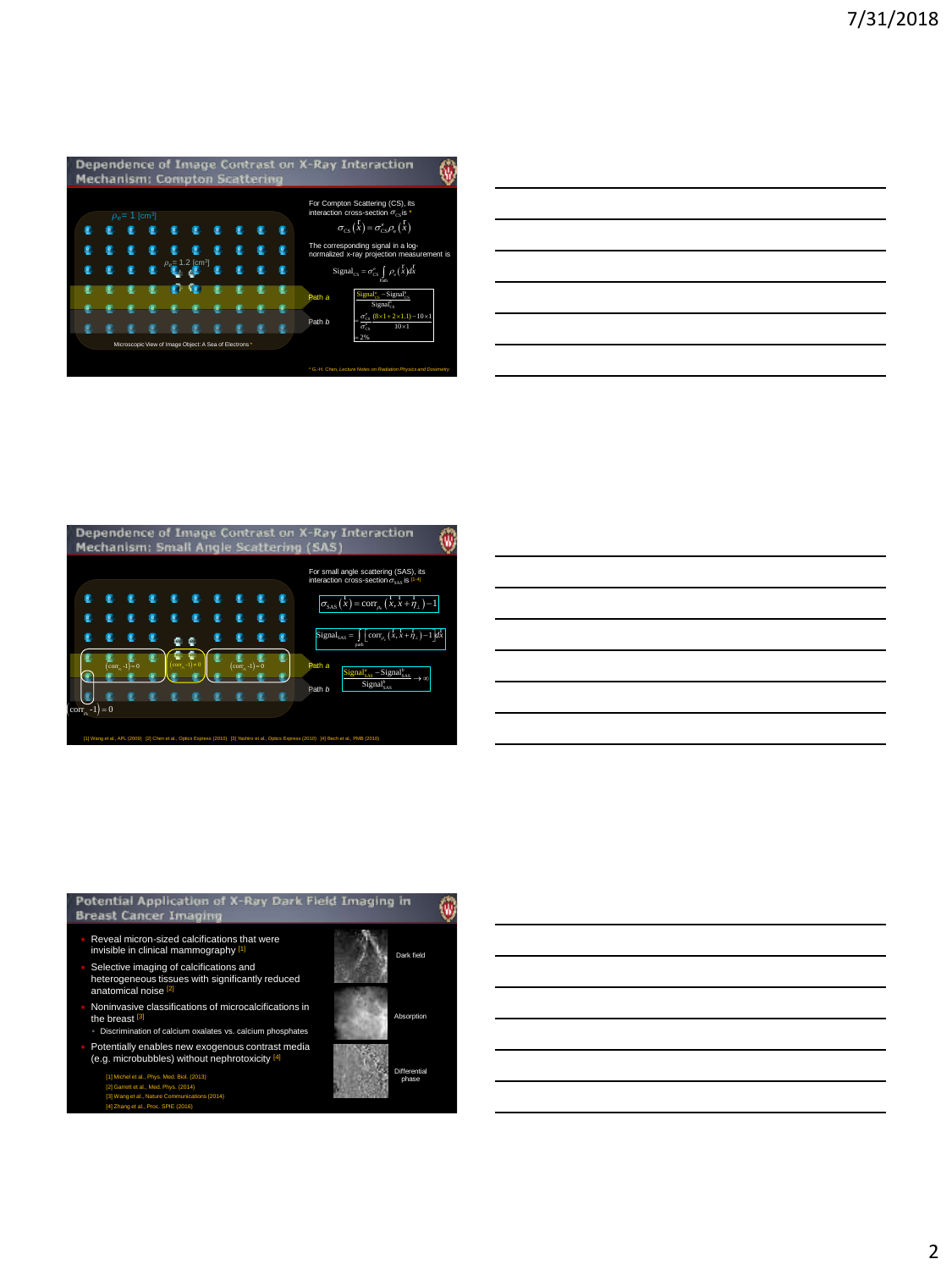#### Potential Application of X-Ray Phase Contrast **Imaging in Breast Cancer Imaging**

- Refined visualization of tumor boundaries
- Provide advanced insight into tumor morphology or collagen architecture
- Improve the visualization of subtle density variations, spiculation, or abnormal fibrous structures in highly dense breasts [4-5]
- Synchrotron-based study resulted in specificity<br>and sensitivity values of 94% and 81% for breast<br>cancer diagnosis, compared with 52% and 69%<br>for conventional mammography  $\frac{161}{2}$ 
	- [1] Bravin et al., PMB 52, 2197 (2007) [2] Friedler et al., PMB 49, 175 (2004) [3] Stampanoni et al., Invest. Radiol. 46, 801 (2011) [4] Morita et al., Lect Notes Comput Sci 5116, 228 (2008) [5] Hauser et al., Invest. Radiol. 49, 131 (2014) [6] Castelli et al., Radiology 259, 684 (2011)



*J. Zambelli, PhD Thesis, UW-Madison (2010)*

Histology

W

W)



### Motivation of Developing the Prototype System

- Limitations of synchrotron- and benchtop-based studies
- Improved image quality can be partially attributed to improved x-ray beam characteristics at the synchrotron, such as monochromaticity and finite beam size, rather than the phase<br>contrast mechanism itself <sup>[1]</sup>
- Studies that suggest added clinical value have so far largely been performed at dose levels and data acquisition time far exceeding those deemed clinically acceptable [2,3]

[1] Auweter et al., Br. J. Radiol. 87, 1034 (2014) [2] Grandl et al., Z. Med. Phys. 23, 212 (2013) [3] Stampatoni et al., Invest. Radiol. 46, 801 (2011)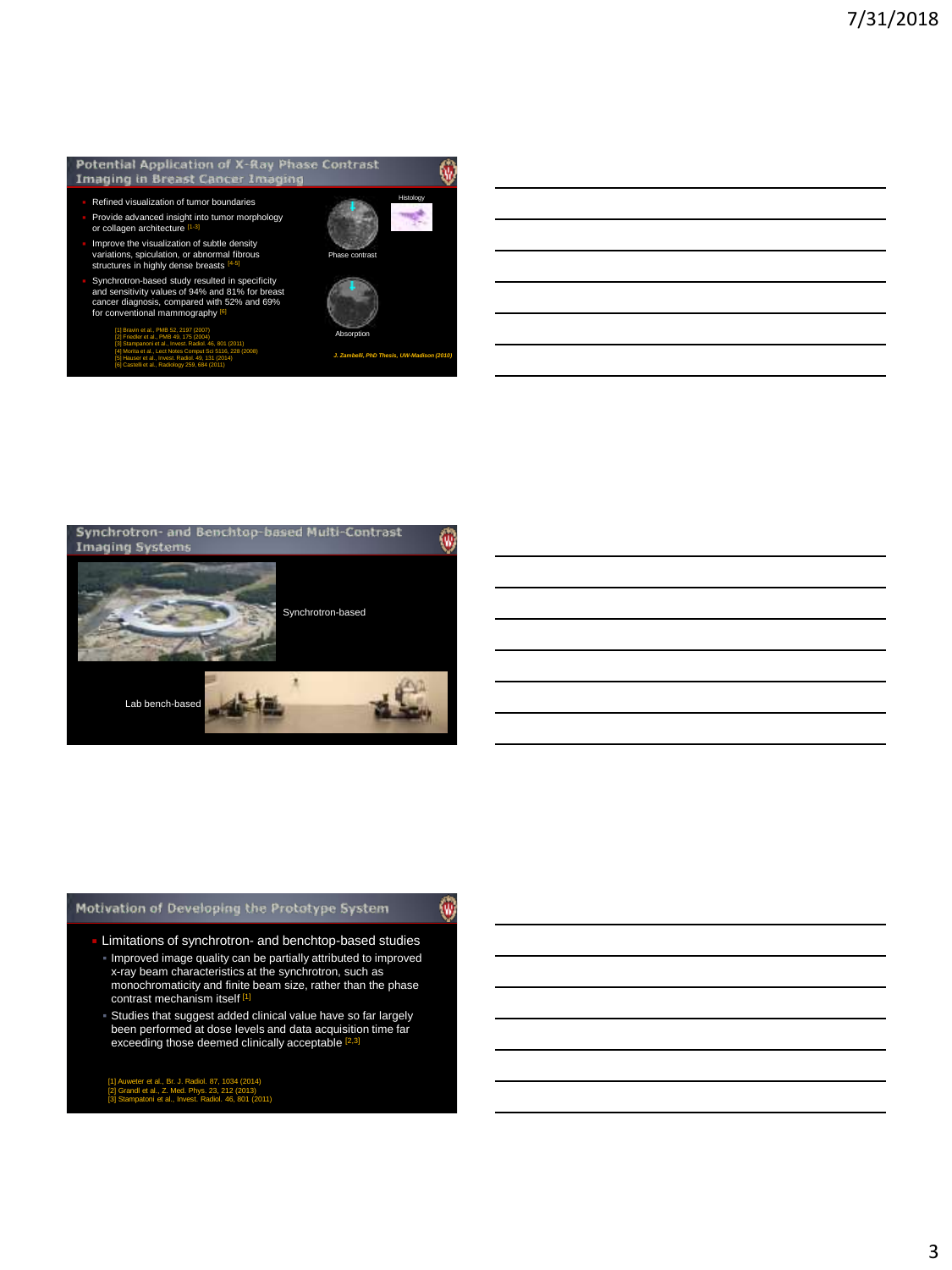### Motivation of Developing the Prototype System

W

- Limitations of synchrotron- and benchtop-based studies Did not consider the compactness requirement of clinical systems
	-
	-
	- **For these noncompact systems:**<br>• Longer wave propagation length → better spatial coherence<br>• Higher Talbot order → higher phase contrast sensitivity<br>• Quasi-parallel geometry → negligible beam divergence
- Did not include mechanical vibration
- Did not include gravitational sag
- Incompatible with in vivo human subject studies



### Motivation of Developing a Prototype System

- Majority of previous works used formalin-fixed tissue specimens Formalin fixation preserves cellular morphology but may modify other tissue properties<sup>[1</sup>
	- **Dehydration**
	- Change of tissue density
	- Loss of x-ray opacity<br>▪ Demineralization (a particular problem for microcalcification imaging)
	-
	- Content and Integrity of nucleic acids Change of acidity and basicity
- True clinical utility of multi-contrast imaging should be evaluated *in vivo* or using fresh breast tissues

[1] M. Srinivasan et al., *Am J Pathol*. 161, 1961 (2002) [2] R. Thavarajah et al., *J Oral Maxillofac Pathol*. 16, 400 (2012) [3] A. Fonseca et al., *Dentomaxillofac Radiol*. 37, 137 (2008)

#### **Overall Goal of the Project**

働

Ŵ

- The purpose of this work was to develop a multi-contrast breast imaging prototype system based on a clinical FFDM system:
- Compatible with clinical requirements and conditions
- Compatible with in vivo human subject imaging
- True clinical utility of phase contrast and dark field imaging can be evaluated

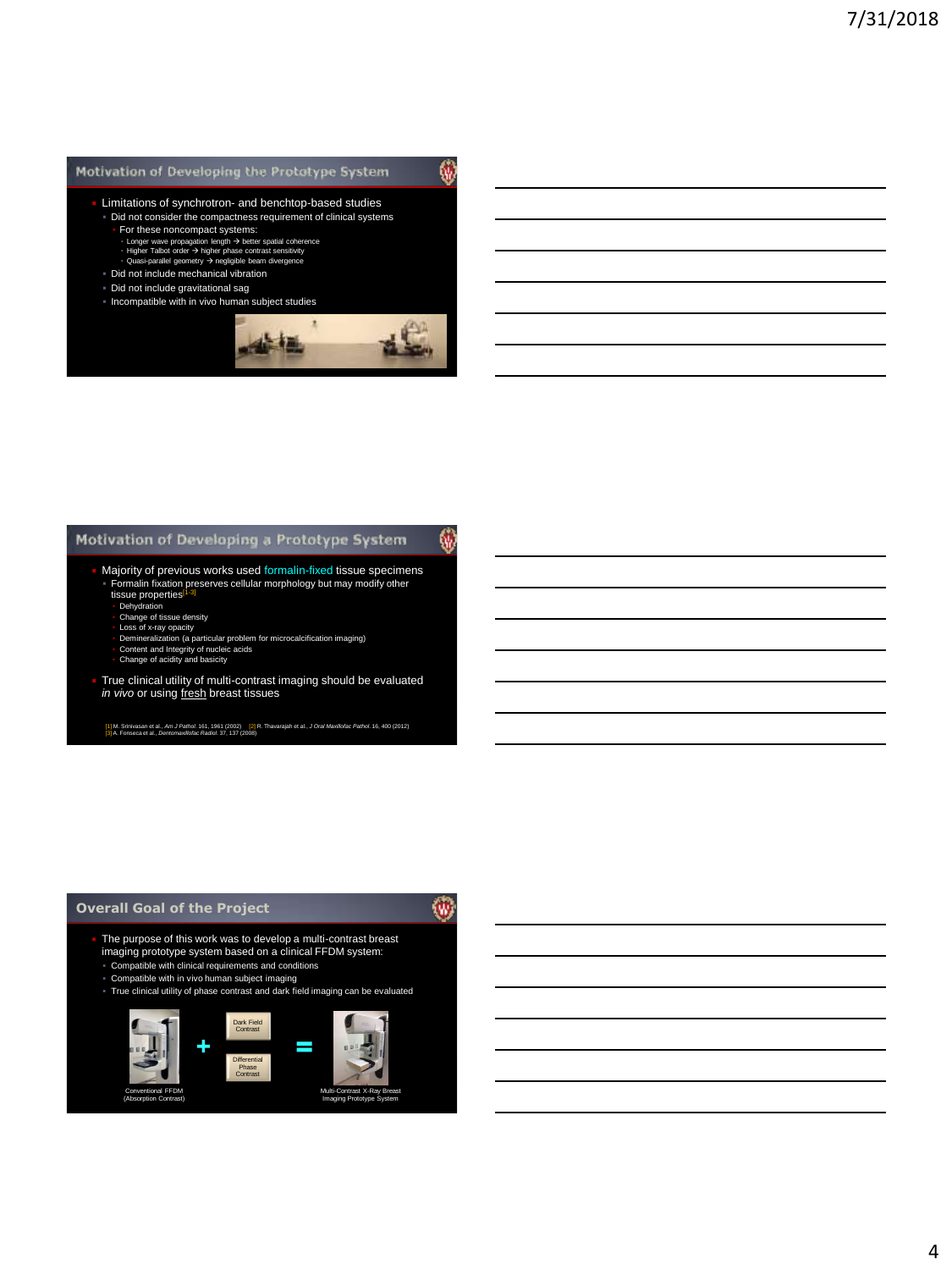#### Outline

- **Notivation of developing the prototype multi-contrast breast imaging** system
- Challenges and technical considerations in system design
- 
- Compact geometry Limited spatial coverage of gratings Radiation dose and patient safety
- 
- **EXECO FIGURE 1** Technical solutions to these challenges; construction of the prototype system
- 
- Phantom results Fresh mastectomy specimen results
- 





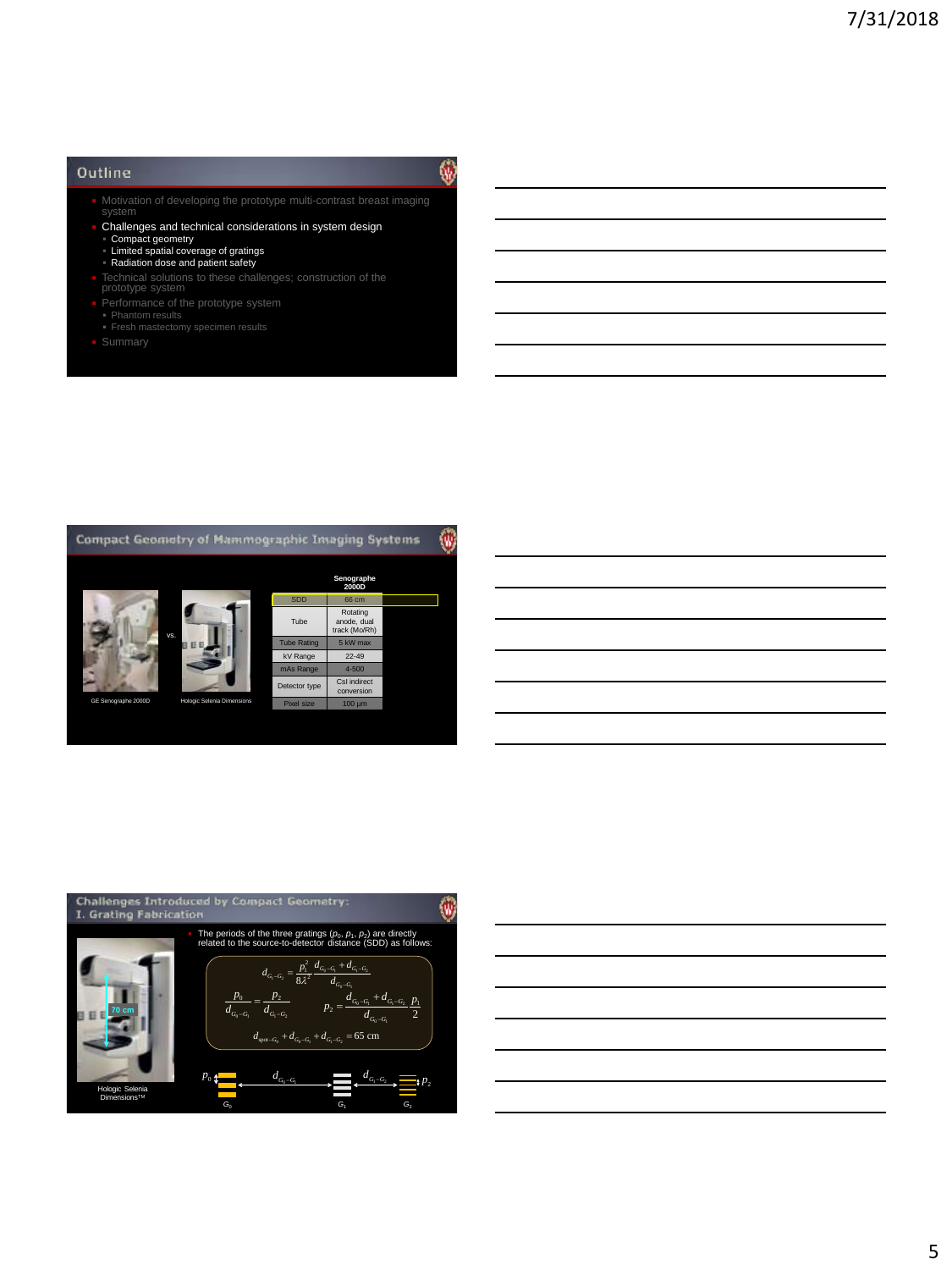

| w                                                        |  |  |
|----------------------------------------------------------|--|--|
| ntroduced by high grating                                |  |  |
| Etch Rate $_{(110)}$ $\approx 80$<br>Etch Rate $_{(11)}$ |  |  |
|                                                          |  |  |
|                                                          |  |  |
|                                                          |  |  |
| of structural integrity                                  |  |  |







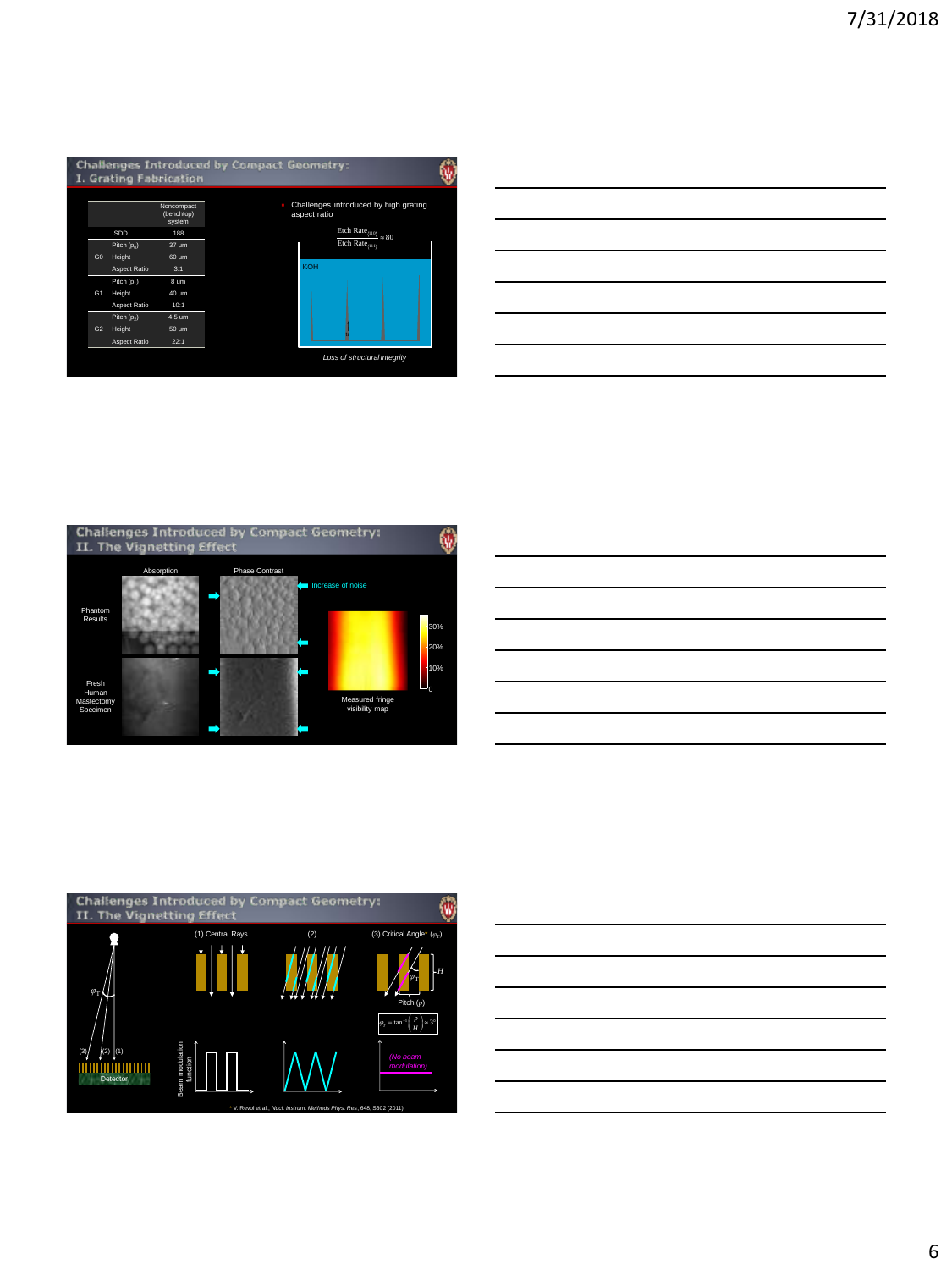



### **Other Consideration: Patient Safety**

- System should withstand compression force up to 200 N (45 lbs)\*
- Potential safety hazard: sharp components of the grating interferometer that may contact the patient
- Radiation dose consideration e.g., MGD of the "Standard Breast" ≤ 3 mGy\*

\* *The Mammography Quality Standards Act Final Regulations: Preparing for MQSA Inspections; Final Guidance for Industry and FDA* , November 2001



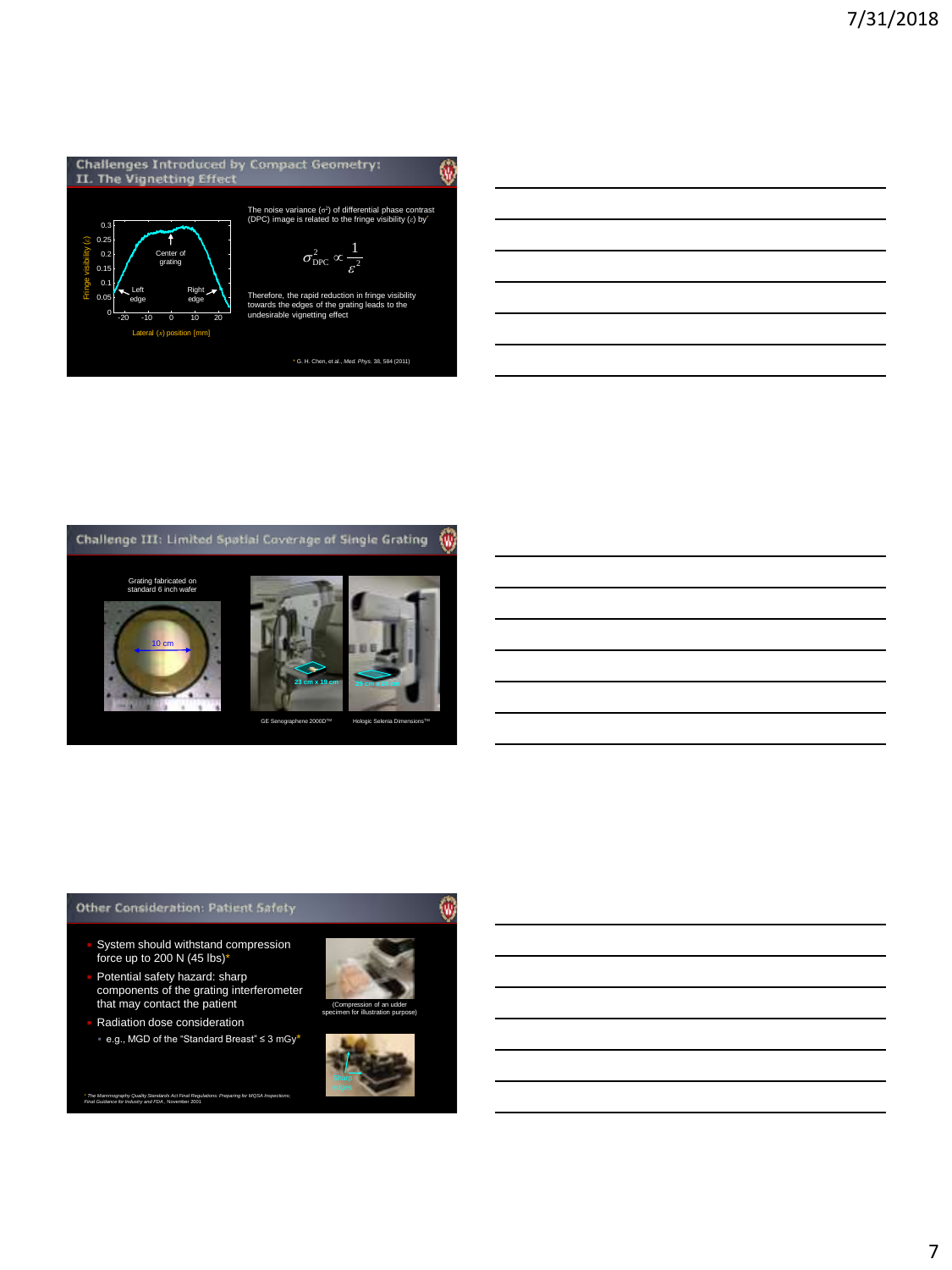#### Outline

- $\blacksquare$  Motivation of developing the prototype multi-contrast breast imaging
- **Challenges and technical considerations in system design**
- 
- Compact geometry Limited spatial coverage of gratings Radiation dose and patient safety
- Technical solutions to these challenges; construction of the prototype system
- 
- 
- Phantom results Fresh mastectomy specimen results
- 



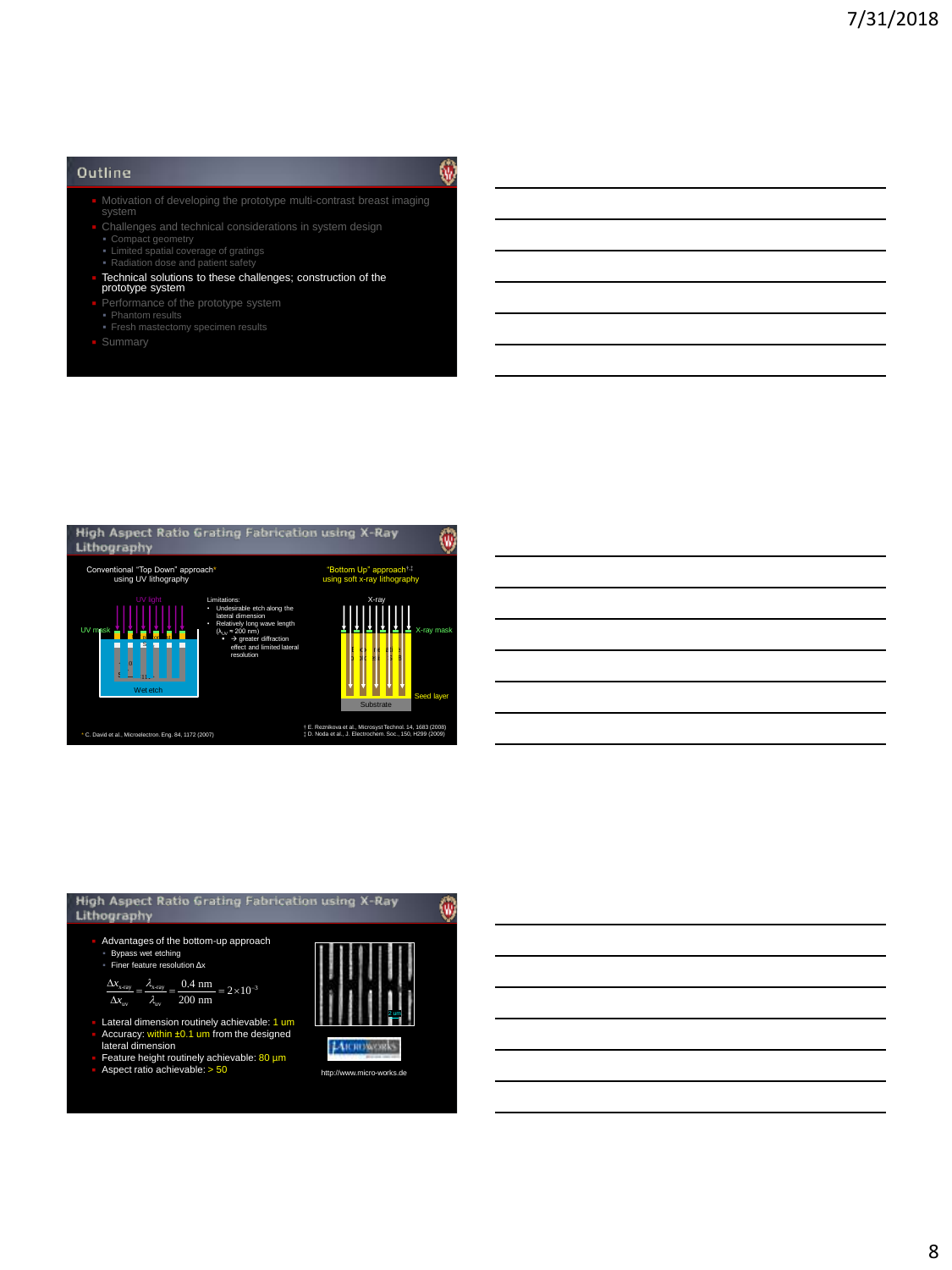## Parameters of the Grating Interferometer System

| <b>Grating Specifications</b> |                |                |       | <b>Geometric Parameters</b>                                                                              |                 |
|-------------------------------|----------------|----------------|-------|----------------------------------------------------------------------------------------------------------|-----------------|
|                               |                | Gratings       |       |                                                                                                          | Distance        |
|                               | G <sub>0</sub> | G <sub>1</sub> | G2    | Source to GO                                                                                             | 5 cm            |
| Pitch (um)                    | 20.7           | 4.3            | 2.4   | Source to object                                                                                         | 62 cm           |
| Duty cycle (%)                | 58             | 50             | 50    | G0 to G1                                                                                                 | 60 cm           |
| Feature width (um)            | 12             | 2.15           | 42    | G1 to G2                                                                                                 | 5 cm            |
| Feature height (um)           | 60             | 11.2           | 50    | Object to detector                                                                                       | 8 cm            |
| Aspect ratio                  | 5              | 5              | ,42 j | Source to detector                                                                                       | $70 \text{ cm}$ |
| Material                      | Au             | Ni             | Au    |                                                                                                          |                 |
| Diameter (cm)                 | 3              | 10             | 5     | The feature size and aspect ratio are within the<br>achievable range of the x-ray lithography technology |                 |

| Pitch (um)          | 20.7 | 4.3           | 2.4                     | Source to object                                                                                                                                 | 62 cm |
|---------------------|------|---------------|-------------------------|--------------------------------------------------------------------------------------------------------------------------------------------------|-------|
| Duty cycle (%)      | 58   | 50            | $\sqrt{\frac{50}{1.2}}$ | G0 to G1                                                                                                                                         | 60 cm |
| Feature width (µm)  | 12   | 2.15          |                         | G1 to G2                                                                                                                                         | 5 cm  |
| Feature height (um) | 60   | 11.2          | 50 <sup>1</sup>         | Object to detector                                                                                                                               | 8 cm  |
| Aspect ratio        | 5    | 5             | $\frac{42}{3}$          | Source to detector                                                                                                                               | 70 cm |
| Material            | Au   | Ni            | Au                      |                                                                                                                                                  |       |
| Diameter (cm)       | 3    | 10            | 5                       | The feature size and aspect ratio are within the                                                                                                 |       |
|                     |      |               |                         | achievable range of the x-ray lithography technology                                                                                             |       |
|                     |      |               |                         |                                                                                                                                                  |       |
|                     |      |               |                         |                                                                                                                                                  |       |
|                     |      |               |                         |                                                                                                                                                  |       |
|                     |      |               |                         |                                                                                                                                                  |       |
|                     |      |               |                         |                                                                                                                                                  |       |
|                     |      |               |                         |                                                                                                                                                  |       |
|                     |      |               |                         |                                                                                                                                                  |       |
|                     |      |               |                         |                                                                                                                                                  |       |
|                     |      |               |                         |                                                                                                                                                  |       |
|                     |      |               |                         |                                                                                                                                                  |       |
|                     |      |               |                         |                                                                                                                                                  |       |
|                     |      |               |                         |                                                                                                                                                  |       |
|                     |      |               |                         |                                                                                                                                                  |       |
|                     |      |               |                         |                                                                                                                                                  |       |
|                     |      |               |                         |                                                                                                                                                  |       |
|                     |      |               |                         | FOV Enlargement using Curved Grating                                                                                                             |       |
|                     |      |               |                         |                                                                                                                                                  |       |
|                     |      |               |                         | To machine or 3D-print the curved grating frame, the required z resolution ( $\Delta z$ ) is related to the inplane resolution ( $\Delta x$ ) by |       |
|                     |      |               |                         |                                                                                                                                                  |       |
|                     |      |               |                         | $\Delta z < \left(\frac{R}{\text{SOD}}\right) \Delta x = 0.04 \Delta x$                                                                          |       |
|                     |      |               |                         | For a 3D printer with 50 um inplane resolution, the required z                                                                                   |       |
| $SOD = 65$ cm       |      |               | resolution is 2 um      |                                                                                                                                                  |       |
|                     |      | Our solution: |                         |                                                                                                                                                  |       |
|                     |      |               |                         |                                                                                                                                                  |       |
|                     |      |               |                         |                                                                                                                                                  |       |
|                     |      |               | Wood                    | Drying and                                                                                                                                       |       |
|                     |      |               | softening               | shaping                                                                                                                                          |       |
| HAANIIIIIIIIIAA     |      |               |                         |                                                                                                                                                  |       |
|                     |      |               |                         |                                                                                                                                                  |       |
| $R = 2.5$ cm        |      |               |                         | Wooden frame for bending the G2 grating (side view)                                                                                              |       |
|                     |      |               |                         |                                                                                                                                                  |       |
|                     |      |               |                         |                                                                                                                                                  |       |



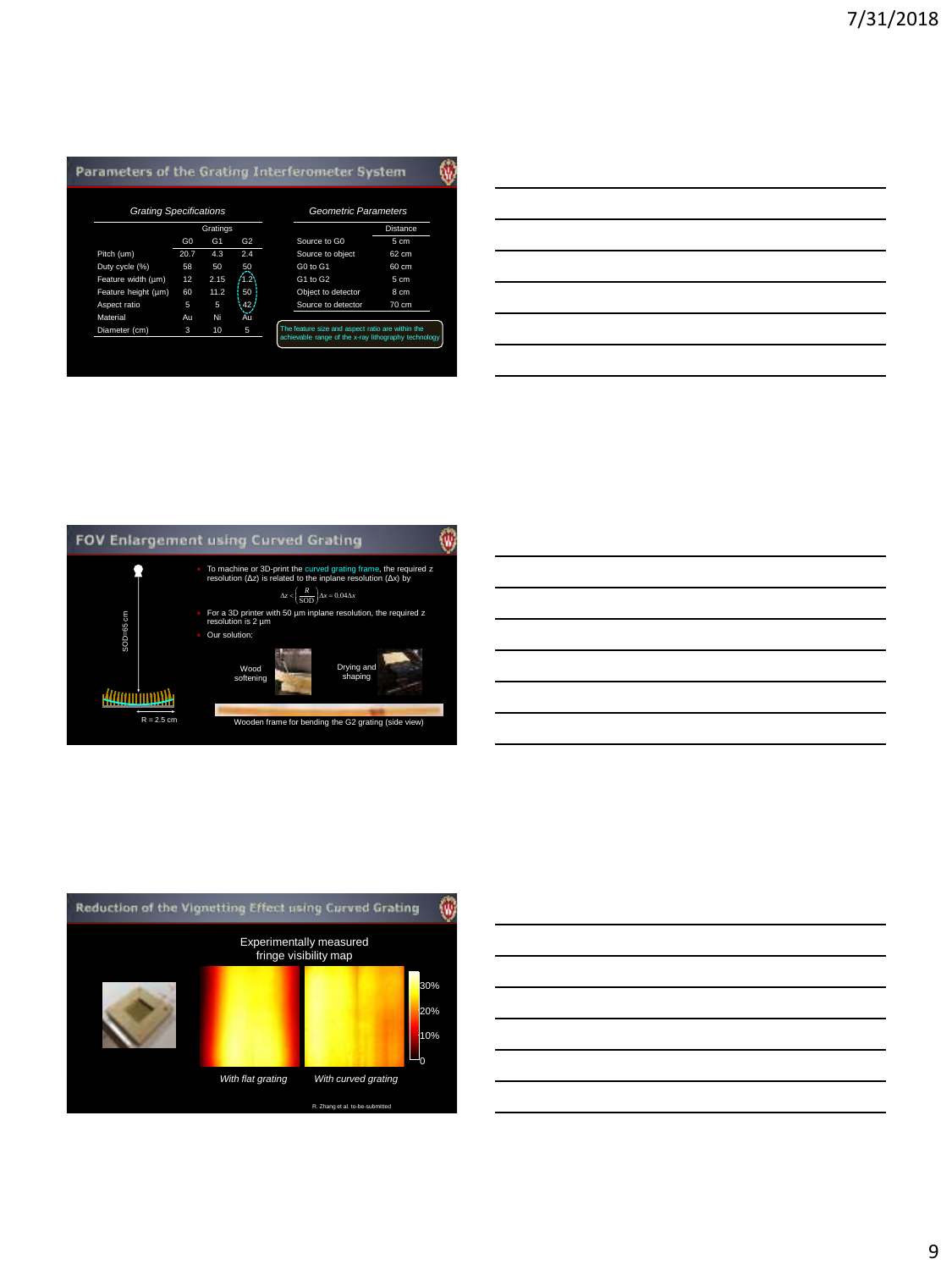

| <u> 1989 - Johann Barn, mars ann an t-Amhainn an t-Amhainn an t-Amhainn an t-Amhainn an t-Amhainn an t-Amhainn an</u> |  |  |
|-----------------------------------------------------------------------------------------------------------------------|--|--|
| <u> 1989 - Johann Barn, mars ann an t-Amhainn an t-Amhainn an t-Amhainn an t-Amhainn an t-Amhainn an t-Amhainn an</u> |  |  |
| <u> 1989 - Johann Stoff, deutscher Stoffen und der Stoffen und der Stoffen und der Stoffen und der Stoffen und de</u> |  |  |
| <u> 1989 - Andrea Andrea Andrea Andrea Andrea Andrea Andrea Andrea Andrea Andrea Andrea Andrea Andrea Andrea And</u>  |  |  |
| <u> 1989 - Johann Stoff, deutscher Stoff, der Stoff, der Stoff, der Stoff, der Stoff, der Stoff, der Stoff, der S</u> |  |  |
| <u> 1989 - Johann Barbara, martxa alemaniar argamento este alemaniar alemaniar alemaniar alemaniar alemaniar al</u>   |  |  |
|                                                                                                                       |  |  |







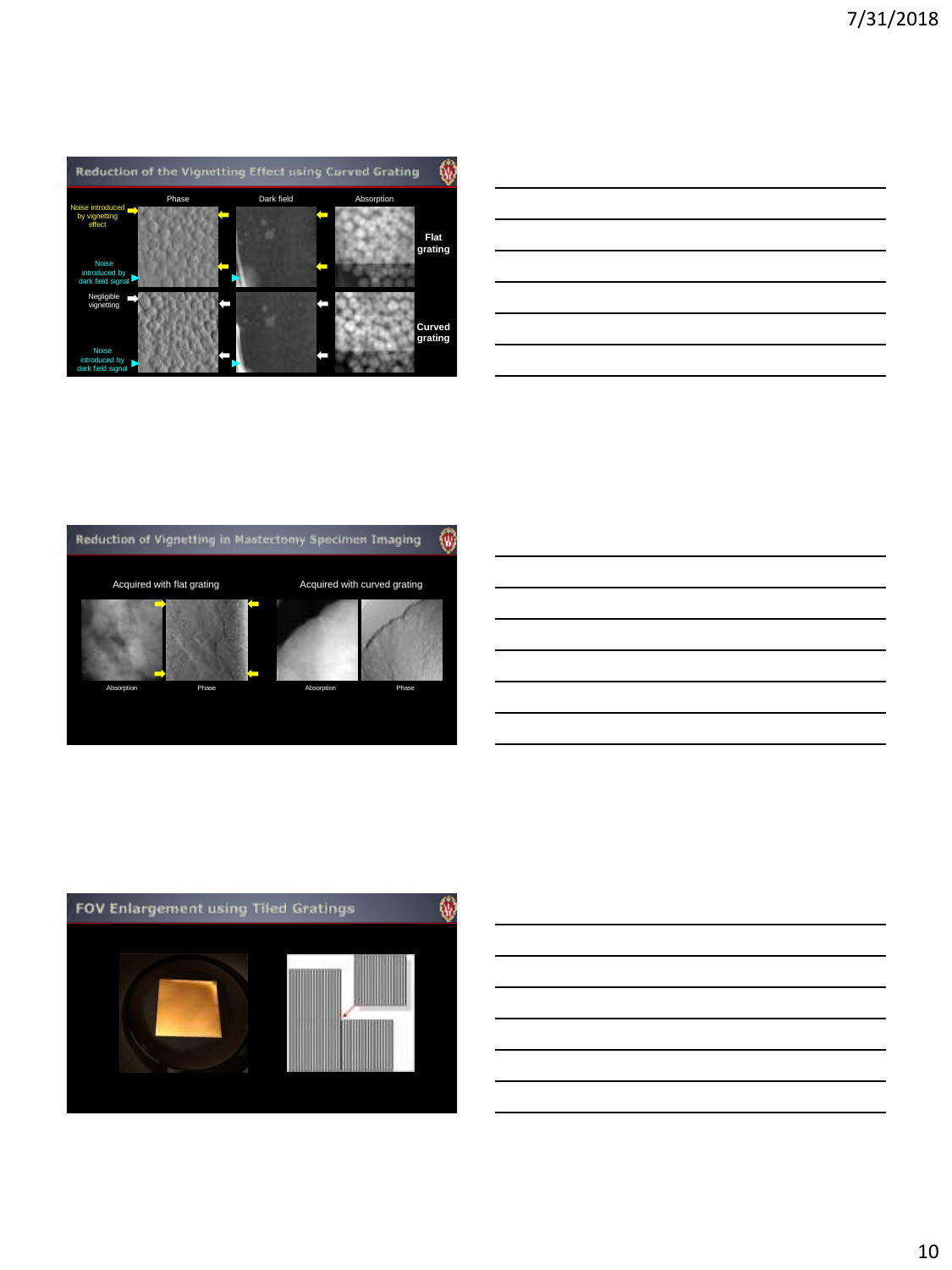

| <u> 1989 - Andrea Santa Andrea Andrea Andrea Andrea Andrea Andrea Andrea Andrea Andrea Andrea Andrea Andrea Andr</u>                                                                                                          |  |  |
|-------------------------------------------------------------------------------------------------------------------------------------------------------------------------------------------------------------------------------|--|--|
| the control of the control of the control of the control of the control of the control of the control of the control of the control of the control of the control of the control of the control of the control of the control |  |  |
| <u> 1989 - Johann Stoff, deutscher Stoff, der Stoff, der Stoff, der Stoff, der Stoff, der Stoff, der Stoff, der S</u>                                                                                                         |  |  |
| <u> 1989 - Johann Barn, mars ann an t-Amhainn an t-Amhainn an t-Amhainn an t-Amhainn an t-Amhainn an t-Amhainn an</u>                                                                                                         |  |  |
| <u> 1989 - Johann Stoff, amerikansk politiker (d. 1989)</u>                                                                                                                                                                   |  |  |
| <u> 1989 - Johann Stoff, deutscher Stoff, der Stoff, der Stoff, der Stoff, der Stoff, der Stoff, der Stoff, der S</u>                                                                                                         |  |  |
|                                                                                                                                                                                                                               |  |  |



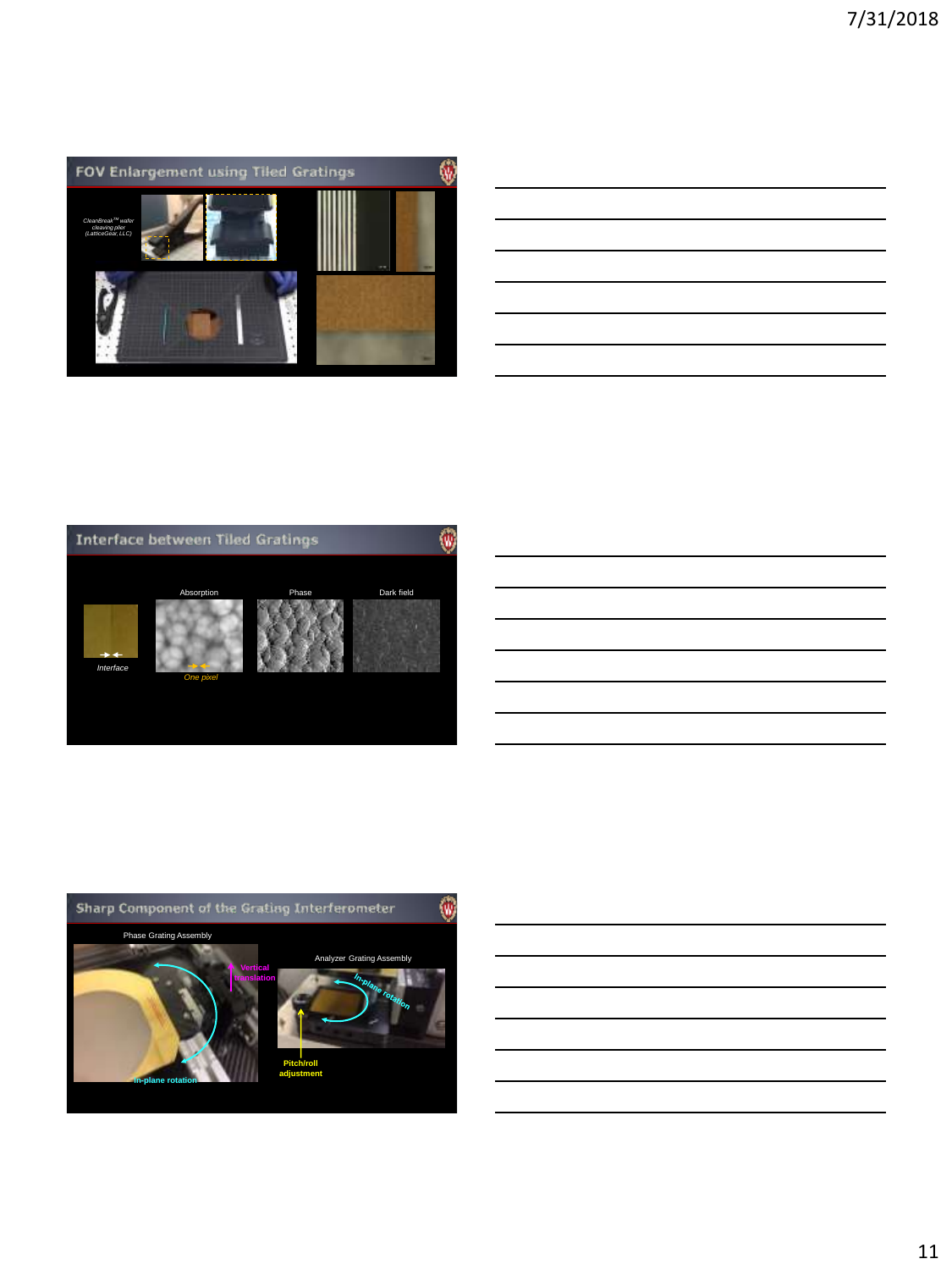





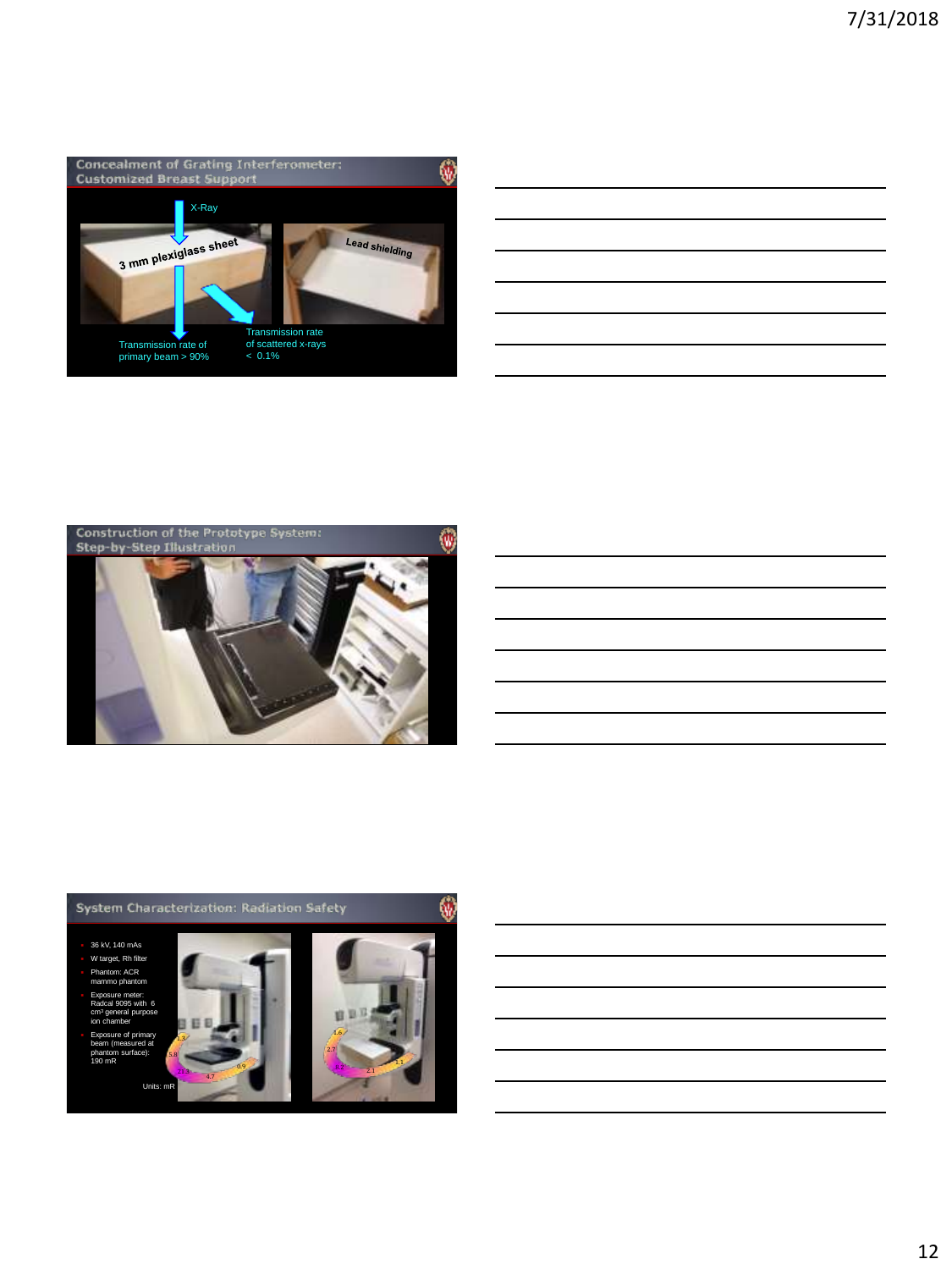### Outline

- **Notivation of developing the prototype multi-contrast breast imaging** system
- 
- 
- Compact geometry Limited spatial coverage of gratings Radiation dose and patient safety
- ptype sy
- Performance of the prototype system
- Phantom results Fresh mastectomy specimen results
- 
- 





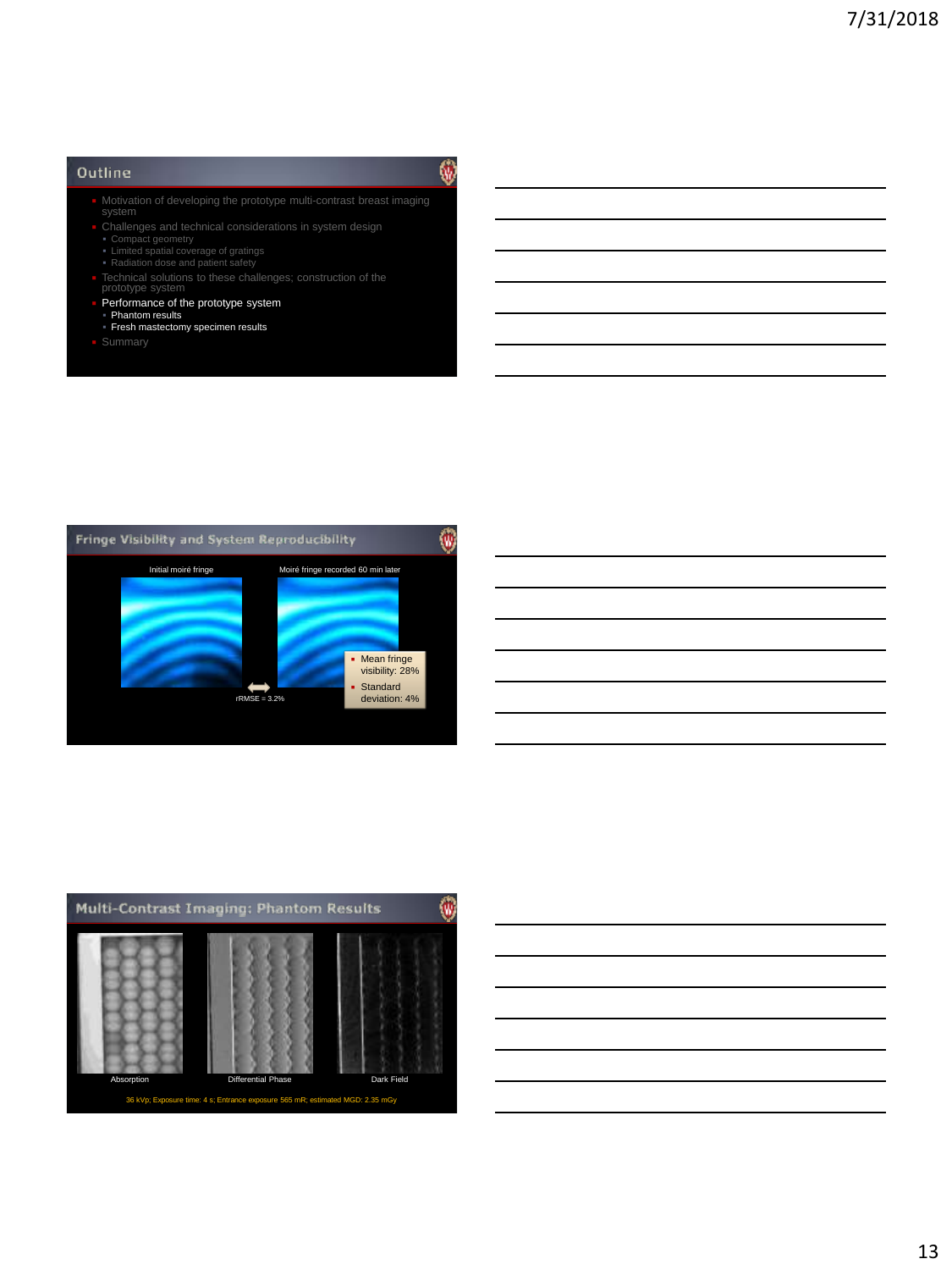



#### Multi-Contrast Imaging: Bovine Tissue Specimen

# 0



Fresh bovine specimen

 Also contains complexus and spinalis muscles Thickness: 4 cm

 Image object: fresh bovine specimen The specimen is mostly composed of the longissimus dorsi muscle

- Contrast agents
- Agent A: iodine (for absorption contrast)
- Agent B: microbubbles (for dark field contrast)\* Agent C: PMMA spheres (for differential phase contrast)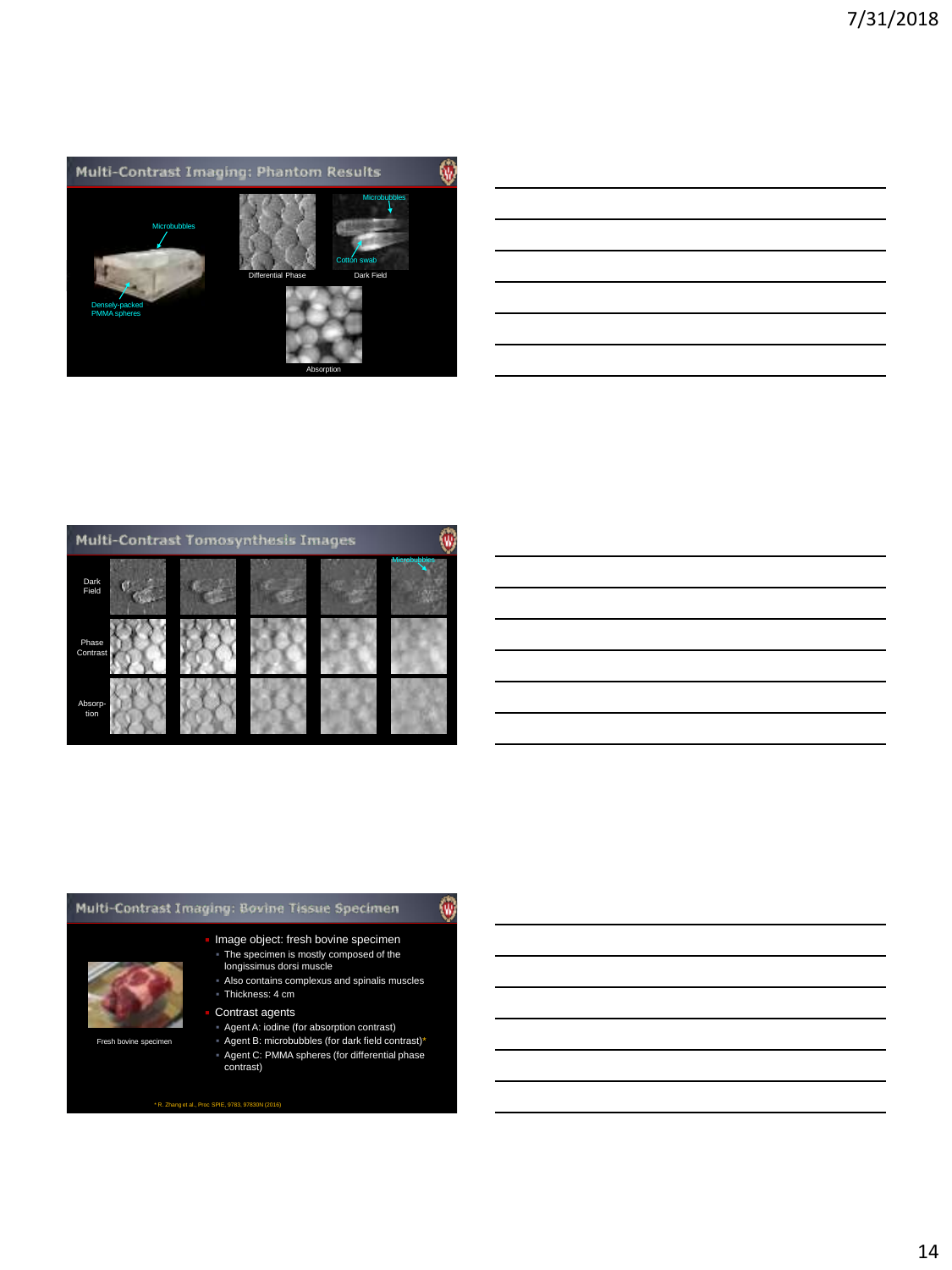

#### Protocol of Multi-Contrast Imaging Fresh Mastectomy Specimum 仞

#### UW Health Science IRB #2016-0814

- **Eligibility**
- Female patients of all races and ethnic backgrounds
- At least 18 years of age
- Undergoing unilateral or bilateral mastectomy
- With known biopsy-proven breast cancer
- Amendment #CT014: include high-risk patients that are undergoing prophylactic mastectomy
- **The fresh mastectomy specimen must arrive to Surgical Pathology no later than 40 minutes post-resection**

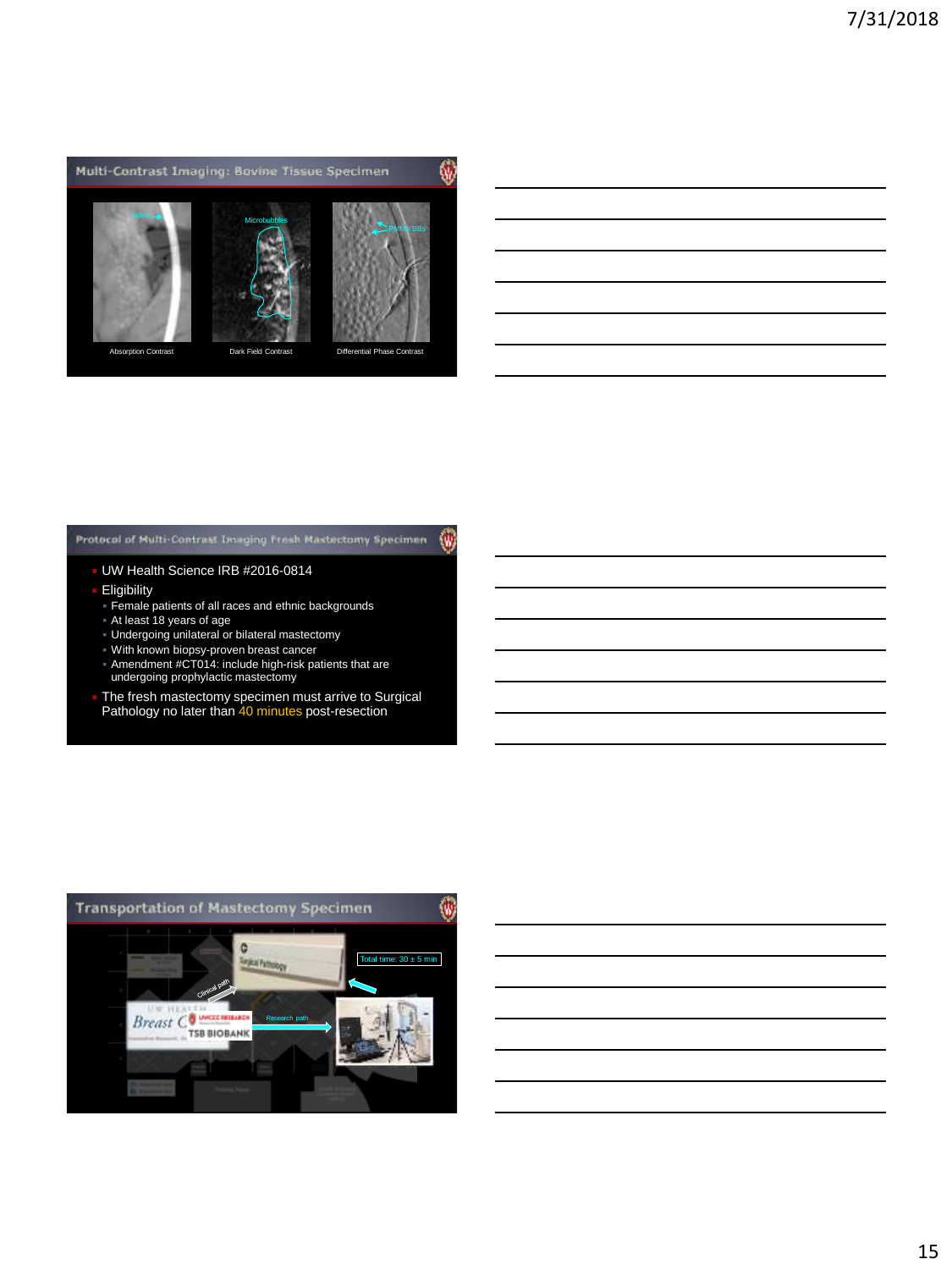





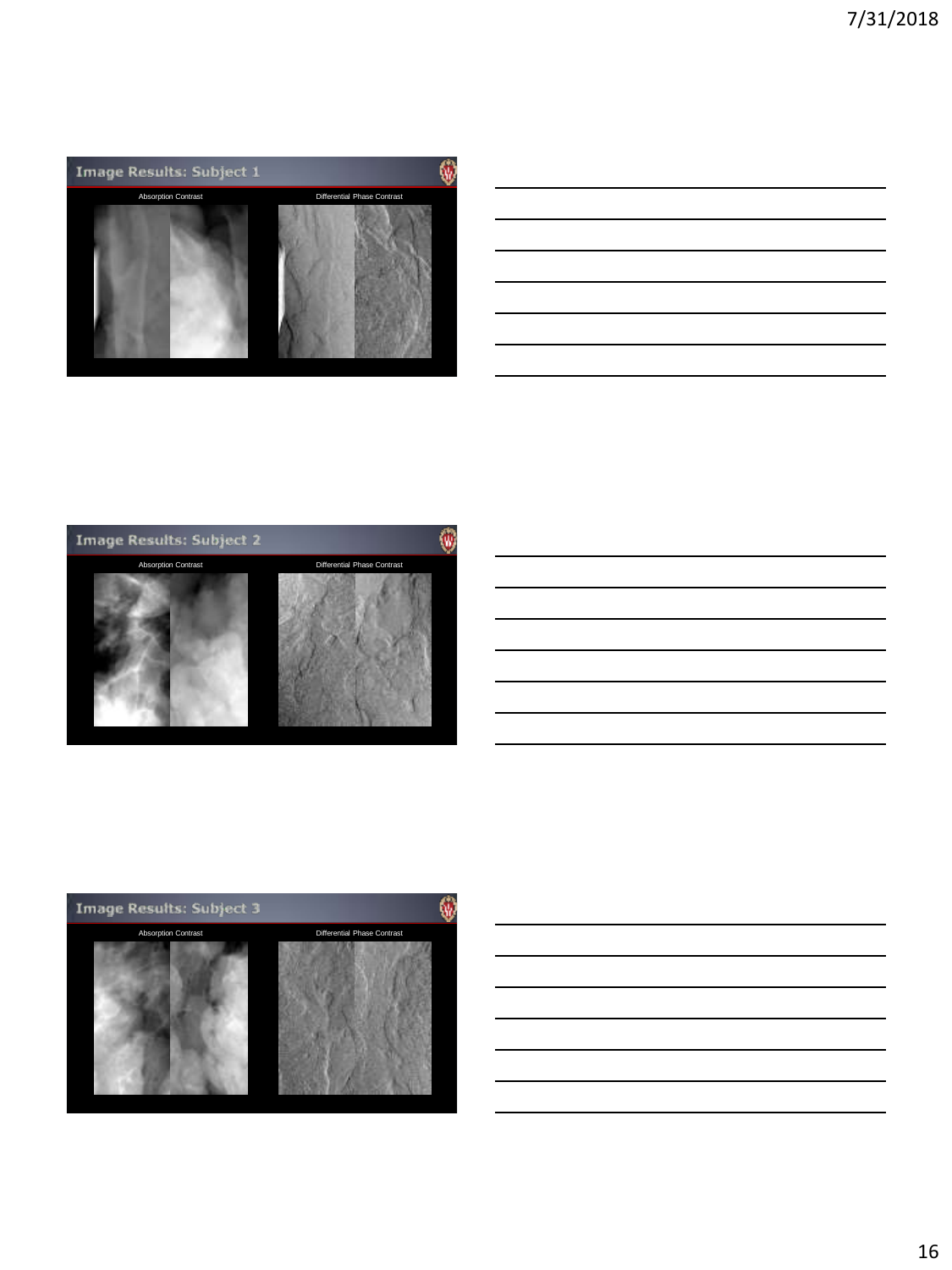







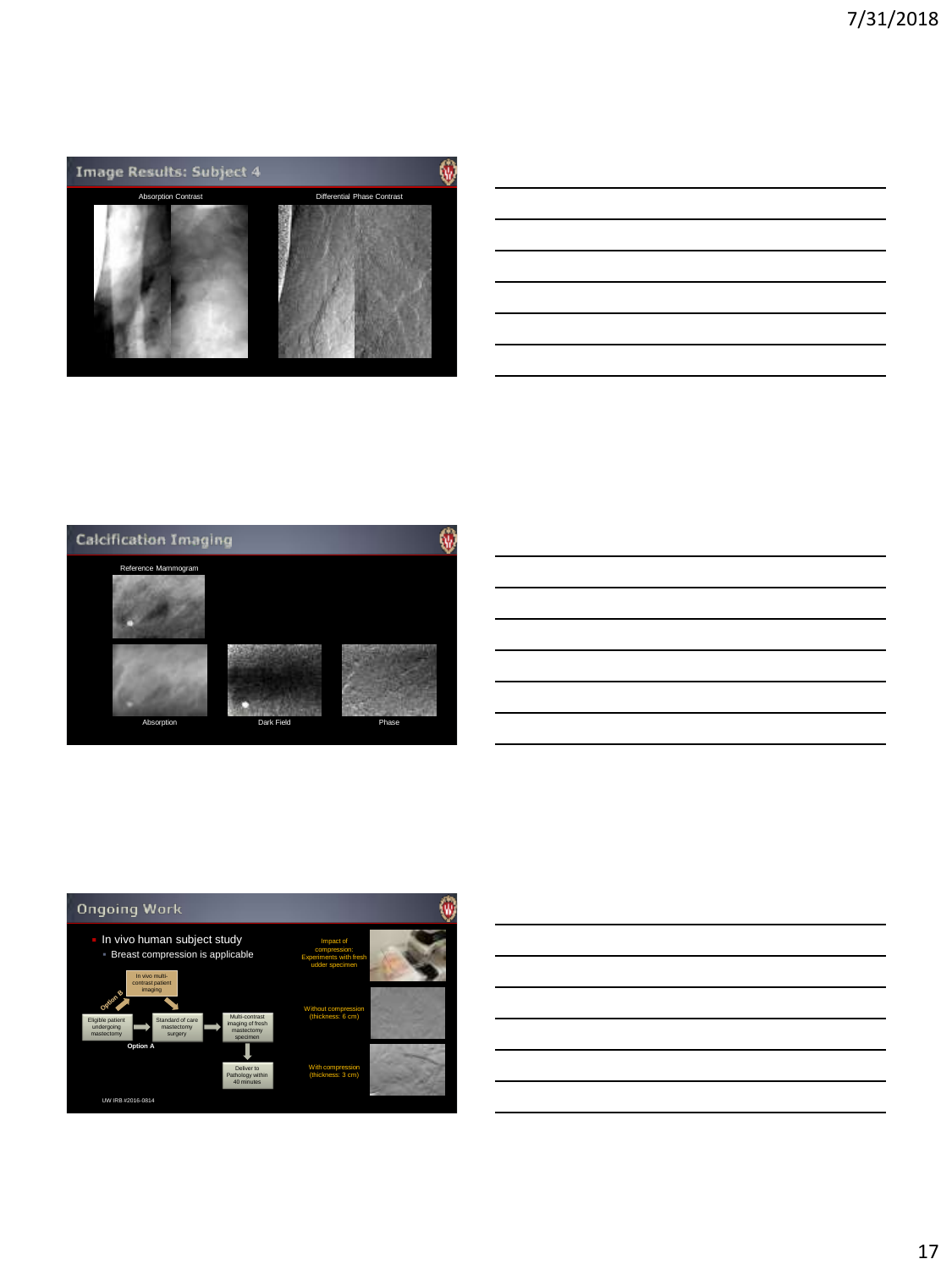

#### Summary

 The quest for understanding the true medical utility of multicontrast breast imaging under clinically-relevant conditions motivated the development of the prototype system

۷

仞

- The prototype was built upon clinical full field digital mammography system with minimal modification to the data acquisition hardware. Therefore, it automatically meets the following clinical requirements and conditions:
- Geometric compactness
- Tube power and image acquisition speed
- 
- Vertical geometry System and building vibrations

#### Summary

- Major technical challenges in developing the prototype system and corresponding solutions Smaller grating pitch introduced by compact geometry
	-
	- The "bottom-up" approach with x-ray lithography and electroplating Limited FOV introduced by finite grating area and beam divergence
	- **Stating bending + tiling**<br>
	Scatter radiation and sharp devices introduced by grating interferometer ▪ Concealment of all interferometer components with lead-shielded and customized breast support
- Phantom results
- Multi-contrast imaging capability with satisfactory fringe visibility and repeatability Initial fresh mastectomy specimen results Compatibility with clinical mastectomy workflow Supplementary information to absorption mammography; further image
- - interpretation by breast radiologists is needed